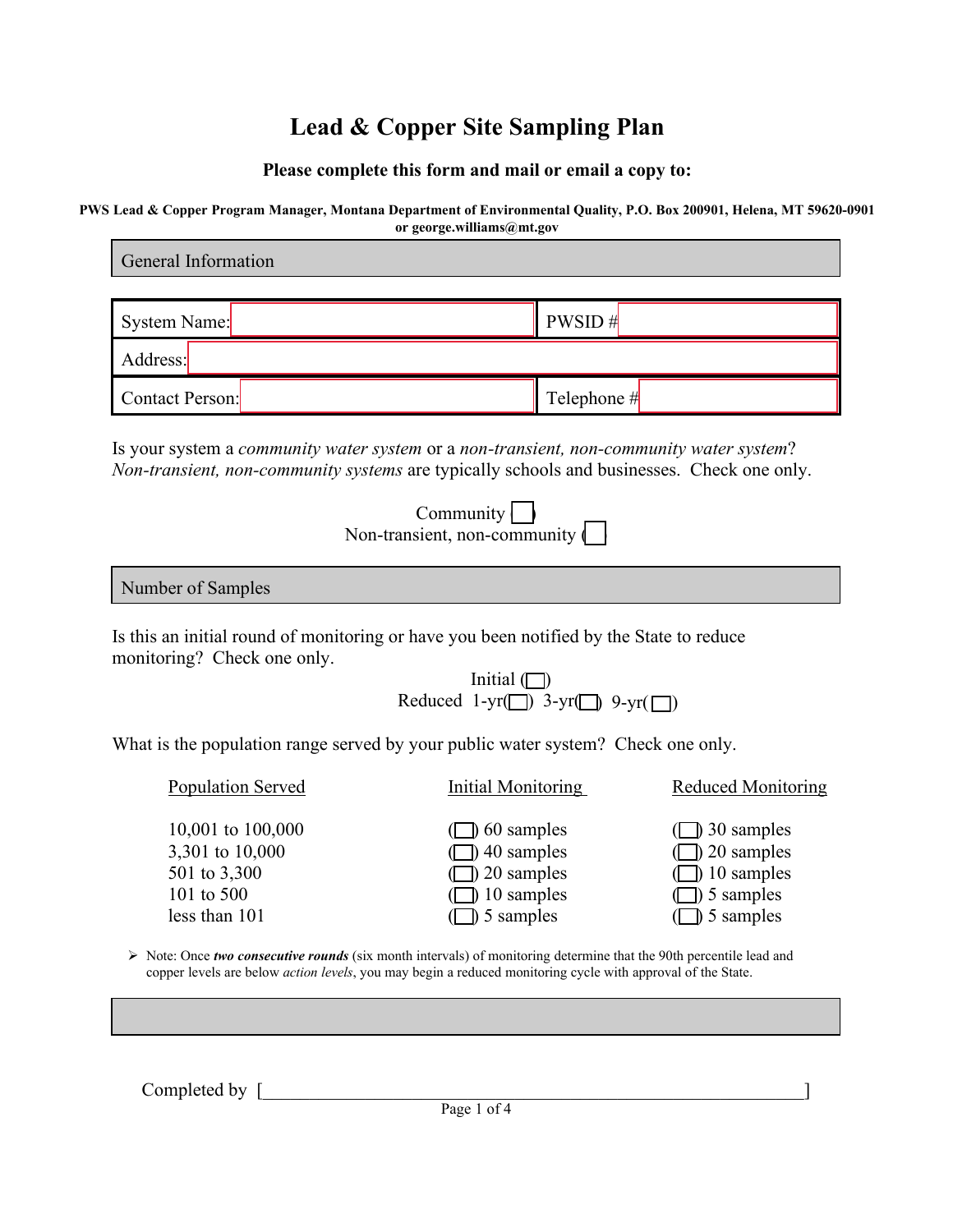| No.                     | <b>Address or Location</b>     | Tier 1, 2, 3,   | Primary (P)    | <b>Notes/Tiering</b>   |
|-------------------------|--------------------------------|-----------------|----------------|------------------------|
|                         |                                | Other           | or Alternate   | <b>Explanation</b>     |
|                         |                                |                 | (A)            |                        |
| EX                      | 123 Main St, lunchroom faucet, | See page 3      | Select several | Year of construction   |
|                         | staffroom sink,                | for tier        | alternative    | and why you chose      |
|                         |                                | classifications | sample         | that tier (ex. Tier 1, |
|                         |                                |                 | locations      | constructed 1984       |
|                         |                                |                 |                |                        |
|                         |                                |                 |                | and has copper         |
|                         |                                |                 |                | pipes w/ lead          |
|                         |                                |                 |                | solder)                |
| ${\bf 1}$               |                                |                 |                |                        |
| $\overline{\mathbf{2}}$ |                                |                 |                |                        |
| $\overline{\mathbf{3}}$ |                                |                 |                |                        |
| 4                       |                                |                 |                |                        |
| 5                       |                                |                 |                |                        |
| 6                       |                                |                 |                |                        |
| $\overline{\mathbf{z}}$ |                                |                 |                |                        |
| 8                       |                                |                 |                |                        |
| $\boldsymbol{9}$        |                                |                 |                |                        |
| 10                      |                                |                 |                |                        |
| 11                      |                                |                 |                |                        |
| 12                      |                                |                 |                |                        |
| 13                      |                                |                 |                |                        |
| 14                      |                                |                 |                |                        |
| 15                      |                                |                 |                |                        |
| 16                      |                                |                 |                |                        |
| 17                      |                                |                 |                |                        |
| 18                      |                                |                 |                |                        |
| 19                      |                                |                 |                |                        |
| 20                      |                                |                 |                |                        |

#### Suggestions

- Do not use the following locations as part of your sampling plan.
	- o Any tap not intended for human consumption including but not limited to:
		- **Utility or janitor sinks**
		- **•** Outside taps
		- Handwashing stations
		- Any tap that has a treatment (i.e. filter or RO)
	- o Do not sample tap if it is not frequently used.
	- o Do not sample if facility is vacant.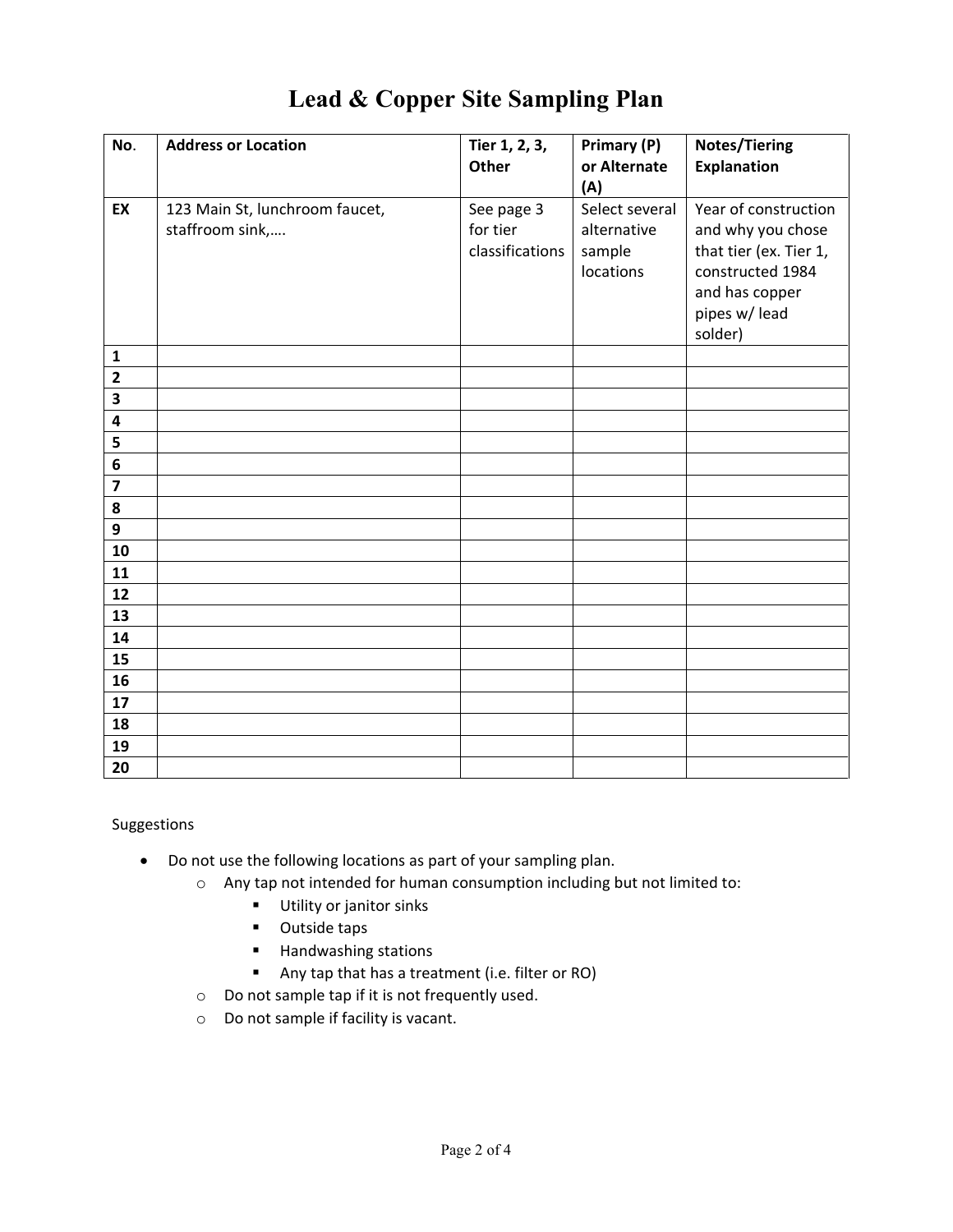# **Tier Classification**

| <b>Community Water System (CWS)</b>                                                                                                                                                                                                                                                                                                                                   | <b>Non-Transient Non-Community (NTNCWS)</b>                                                                                                                                                                                                                                                                                                                                                           |  |  |  |
|-----------------------------------------------------------------------------------------------------------------------------------------------------------------------------------------------------------------------------------------------------------------------------------------------------------------------------------------------------------------------|-------------------------------------------------------------------------------------------------------------------------------------------------------------------------------------------------------------------------------------------------------------------------------------------------------------------------------------------------------------------------------------------------------|--|--|--|
| Tier 1: Sampling sites are single family<br>structures:<br>with copper pipes with lead solder<br>installed between 1983 and ~1987 or<br>contain lead pipes and/or<br>$\bullet$<br>served by lead service line<br>Only after a PWS has exhausted Tier 1 sites<br>may it complete its sampling pool with Tier<br>2 sites.                                               | Tier 1: Sampling sites consist of<br>buildings:<br>with copper pipes with lead<br>solder installed between<br>1983 and ~1987 or<br>contain lead pipes and/or<br>$\bullet$<br>served by a lead service line<br>Only after a PWS has exhausted<br>Tier 1 sites may it complete its<br>sampling pool with Tier 2 sites.                                                                                  |  |  |  |
| Tier 2: Sampling sites consist of buildings<br>(i.e. apartment buildings, schools,<br>hospitals):<br>• with copper pipes with lead solder<br>installed between 1983 and ~1987 or<br>• contain lead pipes and/or<br>• served by lead service line<br>Only after a PWS has exhausted Tier 1 and<br>Tier 2 sites may it complete its sampling<br>pool with Tier 3 sites. | Tier 2: Sampling sites consist of<br>buildings with copper pipes with<br>lead solder installed before 1983.<br>If additional sites are needed, the<br>system shall use representative<br>sites throughout the distribution<br>system. A representative site is a<br>site in which the plumbing<br>materials used at the site would be<br>commonly found at other sites<br>served by the water system. |  |  |  |
| <b>Tier 3:</b> Sampling sites are single family<br>structures w/ copper pipes having lead<br>solder installed before 1983.                                                                                                                                                                                                                                            | Tier 3: Not applicable for NTNC                                                                                                                                                                                                                                                                                                                                                                       |  |  |  |
| Tier "Other": If a CWS or a NTNCWS cannot collect enough samples from tiered                                                                                                                                                                                                                                                                                          |                                                                                                                                                                                                                                                                                                                                                                                                       |  |  |  |

sites, it must collect them from sites where the plumbing is similar to that used at other sites served by the water system.